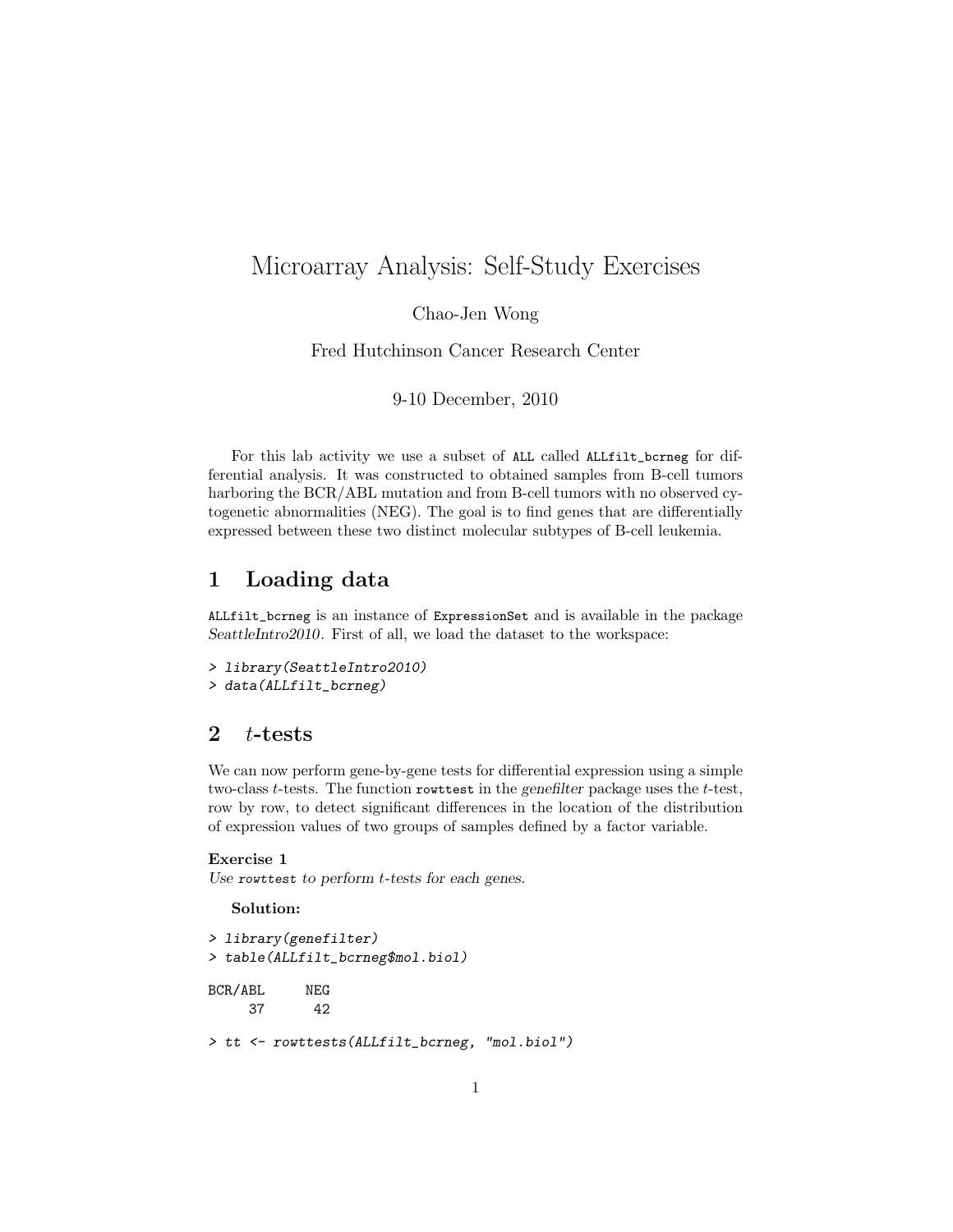#### Exercise 2

Consult the manual for rowttest for the meaning of the four elements of the return value tt.

### Exercise 3

Create a histogram of the resulting p-values.

## 3 Multiple testing correction

The multtest package (by K. Pollard, Y. Ge and S. Dudoit) provides a wide variety of p-value correction methods for controlling a broad class of Type I error rates. These methods including single-step procedures, FWER-controlling and FDR-controlling procedures. The results of  $p$ -value correction can be more informative for choosing selection cut-offs. Here, we are going to adjust the p-value using the procedure of Benjamini and Hochberg for controlling the false discovery rate (FDR). Note that FDR is the expected proportion of false positives among the genes that are called differentially expressed.

### Exercise 4

Use the function  $m$ t. rawp2adjp and Benjamini and Hochberg procedure to adjust the p-value. How many genes have adjusted p-values less than  $0.05$ ? Print out the ten highest-ranking genes with respect to the adjusted p-value.

#### Solution:

```
> library(multtest)
> mt <- mt.rawp2adjp(tt$p.value, proc="BH")
> head(mt$adjp) ## print out the first 6 genes with their raw p and adjusted p
            rawp BH
[1,] 2.445693e-10 1.075860e-06
[2,] 1.280912e-09 2.817365e-06
[3,] 5.265146e-09 7.720459e-06
[4,] 2.740257e-08 2.450276e-05
[5,] 2.785038e-08 2.450276e-05
[6,] 1.536188e-07 1.126282e-04
> sum(mt$adjp[, "BH"] < 0.05)
[1] 206
> mt$index[1:10]
 [1] 1308 3475 2511 897 3230 2001 3553
 [8] 729 585 2646
> featureNames(ALLfilt_bcrneg)[mt$index[1:10]]
```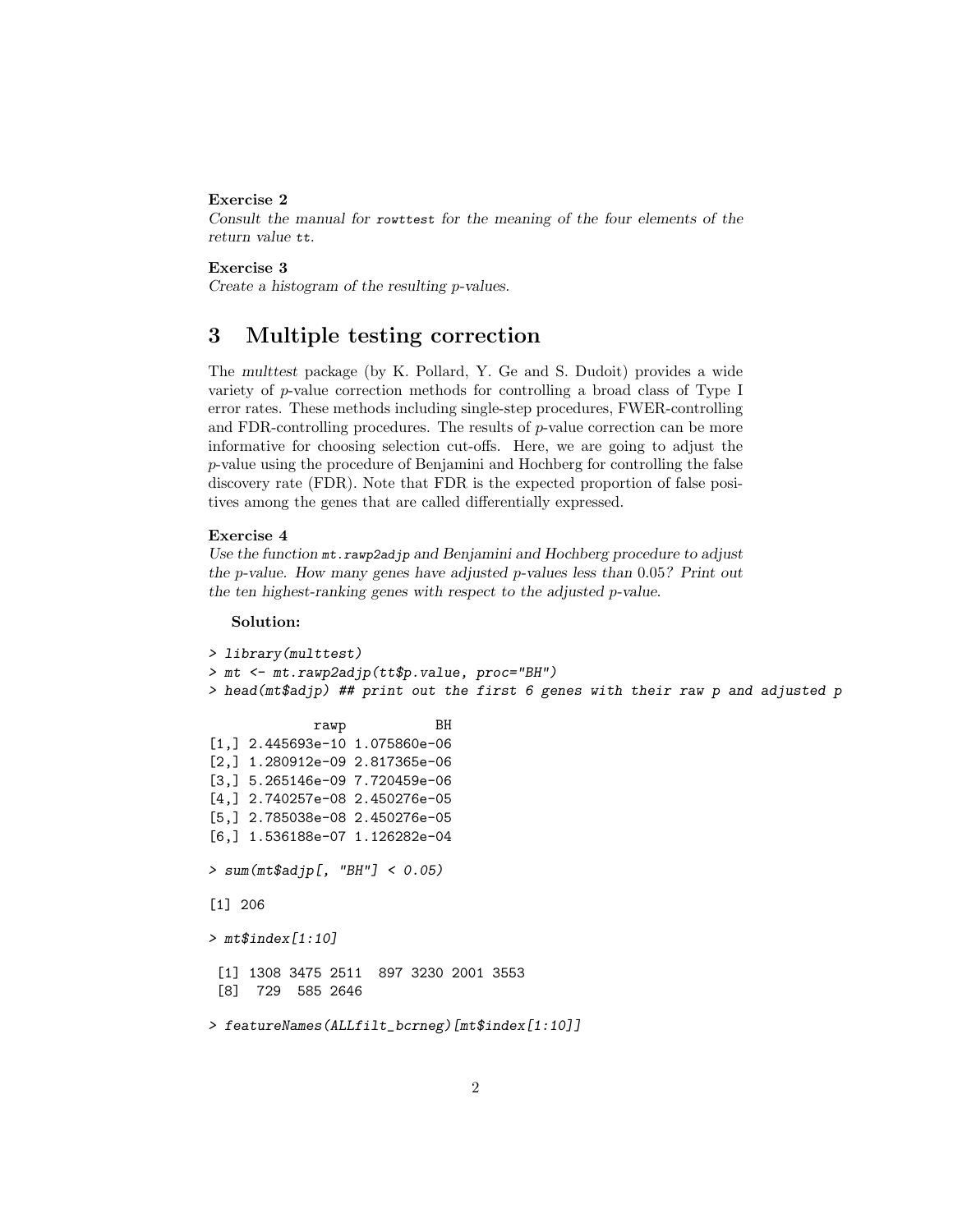| $[1]$ "1635_at"  | "1674 at"       |
|------------------|-----------------|
| $[3]$ "40504_at" | "37015_at"      |
| [5] "40202_at"   | "32434 at"      |
| [7] "37027_at"   | "39837_s_at"    |
| $[9]$ "41274_at" | $"40167$ _s_at" |

## 4 Linear model and moderate t-tests

limma is a Bioconductor package that provides advanced statistical methods for linear modeling of microarray data and for identifying differentially expressed genes. Our goal here is to get familiar with the steps of fitting a linear model to the data and using moderate t-tests for assessing differential expression.

### 4.1 Example 1

First, define the design matrix.

```
> library(limma)
> design <- model.matrix( ~mol.biol, ALLfilt_bcrneg)
> head(design)
   (Intercept) mol.biolNEG
01005 1 0
01010 1 1
03002 1 0
04007 1 1
04008 1 1
04010 1 1
```
The above code chunk creates an  $n \times 2$  binary matrix, where n is the size of the samples. This matrix is passed to the lmFit function to fit linear model  $y_i = \mu + \beta a_{ii}$  to the expression data. Note that  $a_{ii} = 1$  if  $i \in \{BCR/ABL\}, \mu$ is the mean expression of BCR/ABL gene and  $\beta$  represents the effect of NEG on expression level of gene  $i$ . Next we pass this linear model to the function  $e$ Bayes to calculate the moderated  $t$ -statistics corresponding to the coefficients of the linear model, i.e.,  $\mu$  and  $\beta$ .

```
> fit1 <- lmFit(exprs(ALLfilt_bcrneg), design)
> fit2 <- eBayes(fit1)
> topTable(fit2, coef=2, adjust.method="BH",
+ number=5)
          ID logFC AveExpr
1308 1635_at -1.202675 7.897095
3475 1674_at -1.427212 5.001771
```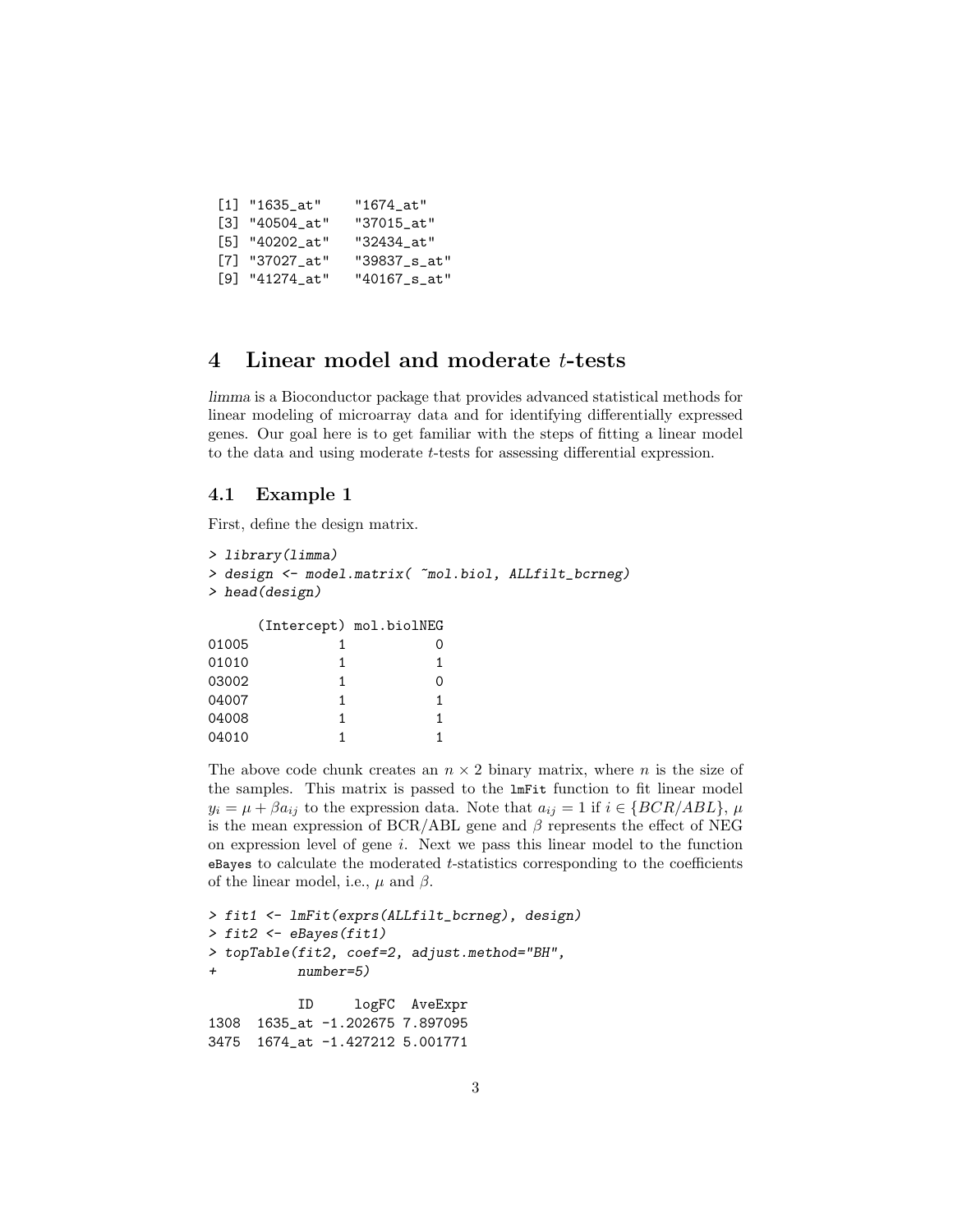```
2511 40504_at -1.181029 4.244478
3230 40202_at -1.779378 8.621443
897 37015_at -1.032702 4.330511
            t P.Value
1308 -7.409899 1.015653e-10
3475 -7.059383 4.910719e-10
2511 -6.705790 2.368080e-09
3230 -6.353172 1.113659e-08
897 -6.299971 1.403744e-08
       adj.P.Val B
1308 4.467858e-07 13.972638
3475 1.080113e-06 12.505904
2511 3.472395e-06 11.040795
3230 1.224746e-05 9.598792
897 1.235014e-05 9.383189
```
### Question 1

Why is the input argument coef of topTable set to 2?

### Exercise 5

Let the cut-off of the adjusted p-value be 0.05. How many probe sets are corresponding to differentially expressed genes?

### Solution:

```
> result <- topTable(fit2, coef=2, adjust.method="BH",
+ p.value=0.05, number=nrow(fit2))
> nrow(result)
[1] 214
>
```
### 4.2 Example 2

Create another design matrix in the following way:

```
> design <- model.matrix( ~0+mol.biol, ALLfilt_bcrneg)
> colnames(design) <- c("BCR_ABL", "NEG")
> head(design)
    BCR_ABL NEG
01005 1 0
01010 0 1
03002 1 0
04007 0 1
04008 0 1
04010 0 1
```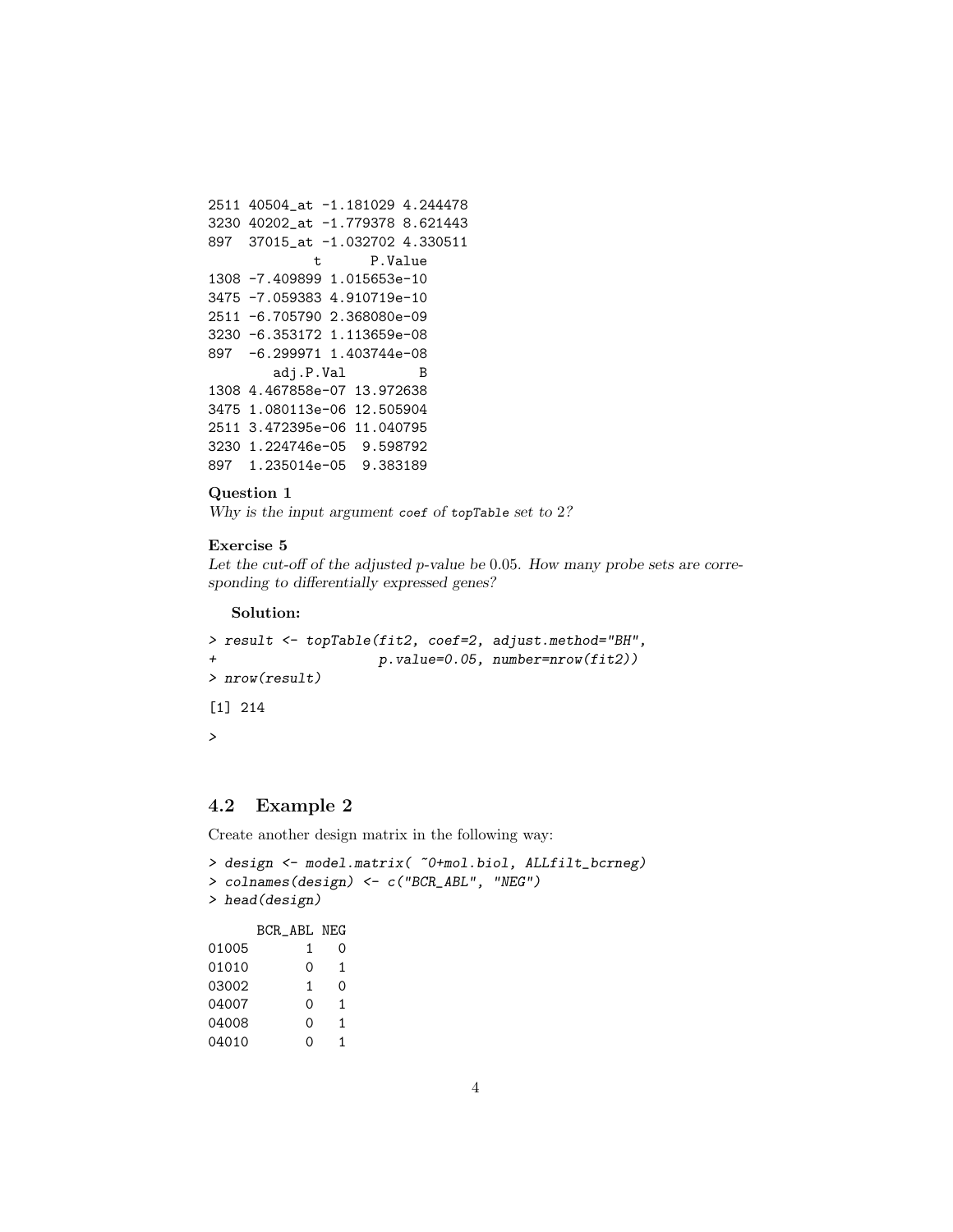The linear model is then constructed in the following expression:

$$
y_i = \beta_1 a_{ij} + \beta_2 b_{ij} + \varepsilon_i,
$$

where  $\beta_1$  is the mean expression of BCR/ABL and  $\beta_2$  of NEG. In this case, we need to let eBayes know which contrast estimator to use. If we are interested in the effect of BCR/ABL on the expression level of genes, relative to NEG, we can construct a contrast matrix by the code below:

> ## note that BCR\_ABL and NEG are the column names of design matrix > contr <- makeContrasts(BCR\_ABL-NEG, levels=design)

```
> ## or simply
> contr <- c(1, -1)
```
Now we are ready to perform further differential analysis.

```
> fit <- lmFit(exprs(ALLfilt_bcrneg), design)
> fit1 <- contrasts.fit(fit, contr)
> fit2 <- eBayes(fit1)
```
#### Exercise 6

Use the function topTable to print out the ten highest ranking genes, which are differentially expressed in the BCR/ABL samples relative to the NEG samples.

#### Solution:

```
> topTable(fit2, adjust.method="BH", number=10)
            ID logFC AveExpr
1308 1635_at 1.2026753 7.897095
3475 1674_at 1.4272115 5.001771
2511 40504_at 1.1810295 4.244478
3230 40202_at 1.7793784 8.621443
897 37015_at 1.0327017 4.330511
2001 32434_at 1.6785501 4.466311
3553 37027_at 1.3487023 8.444161
1639 37403_at 1.1177209 5.086540
2646 40167_s_at 0.7448175 5.573901
729 39837_s_at 0.4757069 7.144313
           t P.Value adj.P.Val
1308 7.409899 1.015653e-10 4.467858e-07
3475 7.059383 4.910719e-10 1.080113e-06
2511 6.705790 2.368080e-09 3.472395e-06
3230 6.353172 1.113659e-08 1.224746e-05
897 6.299971 1.403744e-08 1.235014e-05
2001 5.934867 6.759370e-08 4.955745e-05
3553 5.791117 1.243978e-07 7.817510e-05
```